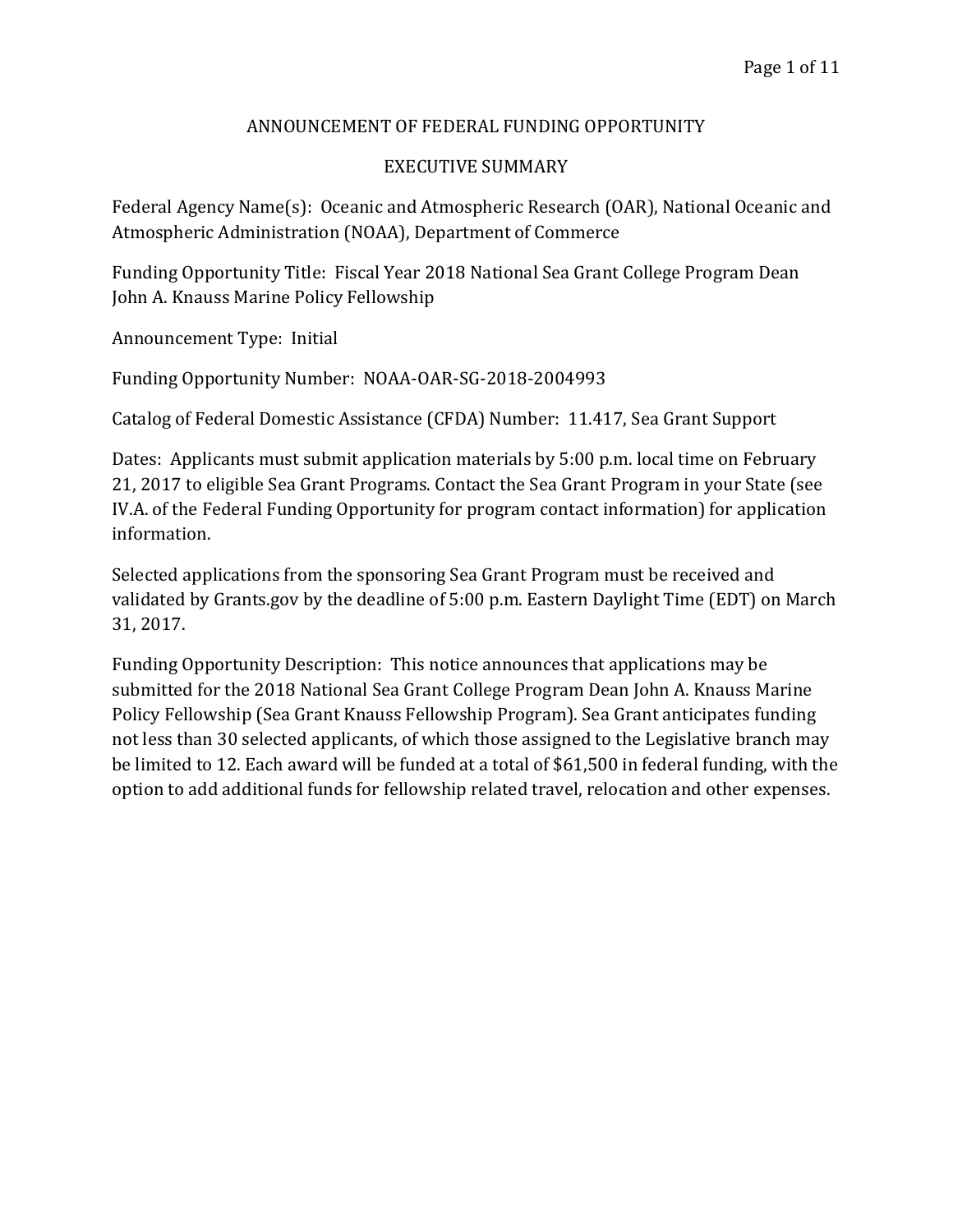# FULL ANNOUNCEMENT TEXT

# I. Funding Opportunity Description

# A. Program Objective

The Sea Grant Act includes a legislative mandate to provide an educational experience in the policies and processes of the Legislative and Executive Branches of the Federal Government for students enrolled in graduate or professional programs that have an interest in ocean, coastal and Great Lakes resources and in the national policy decisions affecting those resources. In 1979, the National Oceanic and Atmospheric Administration's (NOAA's) National Sea Grant College Program initiated the Sea Grant Knauss Fellowship Program to help fulfill its broad educational responsibilities and meet this legislative mandate. The Sea Grant Knauss Fellowship Program meets NOAA's Mission goal of "Protect, Restore and Manage the Use of Coastal and Ocean Resources Through Ecosystem-Based Management."

B. Program Priorities

N/A

C. Program Authority

33 USC 1123(c) 4(F) and 33 USC 1127 (b) and 15 CFR 917.11(e)

## II. Award Information

## A. Funding Availability

Depending on FY2018 Congressional appropriations, the quality of applications, and potential host office participation, Sea Grant anticipates funding not less than 30 selected applicants, of which those assigned to the Legislative branch may be limited to 12. Each award will be funded at a total of \$61,500 in federal funding, with the option by the host office to add additional funds without further competition for fellowshiprelated travel, relocation and other expenses.

Awards are for thirteen months (2/1/2018-2/28/2019) and cannot be renewed.

# B. Project/Award Period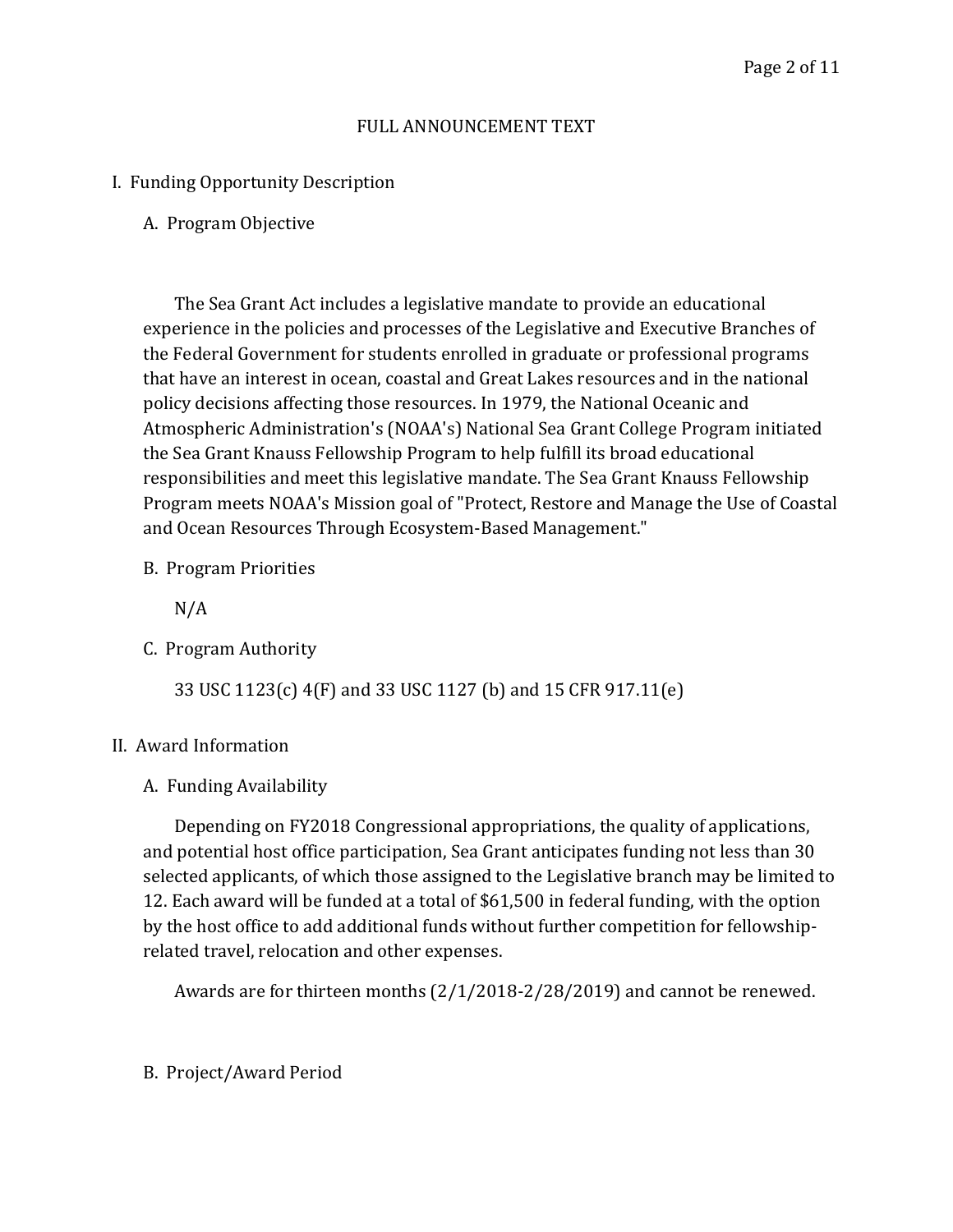Awards are anticipated to start on February 1, 2018 and run for thirteen months and cannot be renewed or deferred. *The final month of the award is for fellows to use to move, and is not intended for fellows to carry out host office activities or any other fellowship-salaried activities.* 

Pre-award spending may be authorized 120 days prior to the start date of the award.

# C. Type of Funding Instrument

The funding instrument will be in the form of a cooperative agreement to each individual Sea Grant Program or Project that will support a selected fellow. The Sea Grant Program receives and administers the overall cooperative agreement on behalf of each fellow selected from their program. The award will be a cooperative agreement because of substantial involvement by the Sea Grant Knauss Fellowship Program Manager in mentoring and hosting successful applicants.

# III. Eligibility Information

# A. Eligible Applicants

An eligible applicant is any student, regardless of citizenship, who, on February 21, 2017, is enrolled towards a degree in a graduate program, that has an interest in ocean, coastal and Great Lakes resources and in the national policy decisions affecting those resources. The graduate degree needs to be awarded through a United States accredited institution of higher education in the United States or U.S. Territories.

# B. Cost Sharing or Matching Requirement

No cost sharing is required.

# C. Other Criteria that Affect Eligibility

Foreign nationals please note: while this fellowship is open to all eligible students regardless of nationality, a significant number of participating Federal host offices are unable to accept foreign nationals as fellows in their offices.

This is a onetime fellowship opportunity. Applicants that have participated in the fellowship in past years will not be eligible to submit an application.

The fellowship will take place in the National Capital region, so applicants must be able to reside in the Washington, DC area. Non-US citizens are responsible for obtaining the appropriate visa to allow them to work in the Washington, DC area during the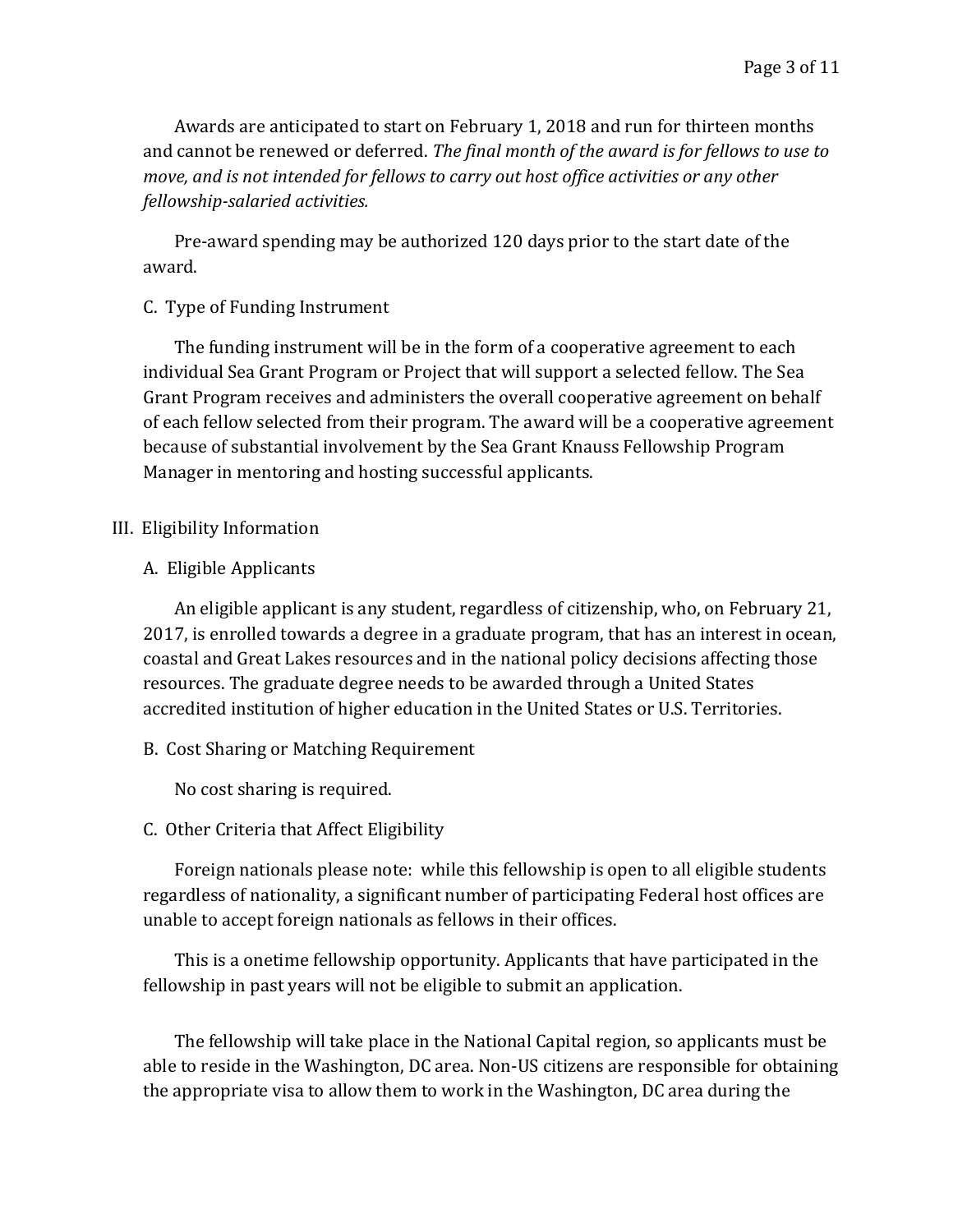fellowship period.

## IV. Application and Submission Information

A. Address to Request Application Package

Application information may be obtained directly from Grants.gov. It may also be obtained from the eligible Sea Grant program directors. The addresses of the Sea Grant program directors may be found on Sea Grant's website (http://seagrant.noaa.gov/WhoWeAre/Leadership/SeaGrantDirectors.aspx).

Applicants enrolled towards a degree in a graduate or professional program in a state or territory served by a Sea Grant program may request application materials and logistical instructions from that program. Applicants enrolled towards a degree in a graduate or professional program in a state or territory not served by a Sea Grant program must contact the Agency Contact listed in section VII to obtain application materials, logistical instructions, and a written referral to a Sea Grant program. This referral must be included in the application package.

B. Content and Form of Application

Applications must adhere to the provisions under "Required Elements" below. Failure to follow these requirements will result in applications being rejected without review.

Required Elements - An application package (in addition to the SF-424, SF-424A, and budget narrative) must include:

(1) Two signed letters of recommendation, including one from the student's major professor; if no major professor exists, a faculty person academically knowing the applicant best may be substituted.

All applicants will be evaluated solely on their application package according to the criteria listed in Section V. Therefore, letters of endorsement from members of Congress, friends, or relatives will not be accepted. Any letters beyond the two letters of recommendation and the state Sea Grant Director's letter will be disregarded by the selection panel.

(2) A personal education and career goal statement emphasizing the applicant's abilities and the applicant's expectations from the fellowship experience in the way of career development (1000 words or less). Placement preference in the legislative or executive branches of the government may be stated; this preference will be honored to the extent possible.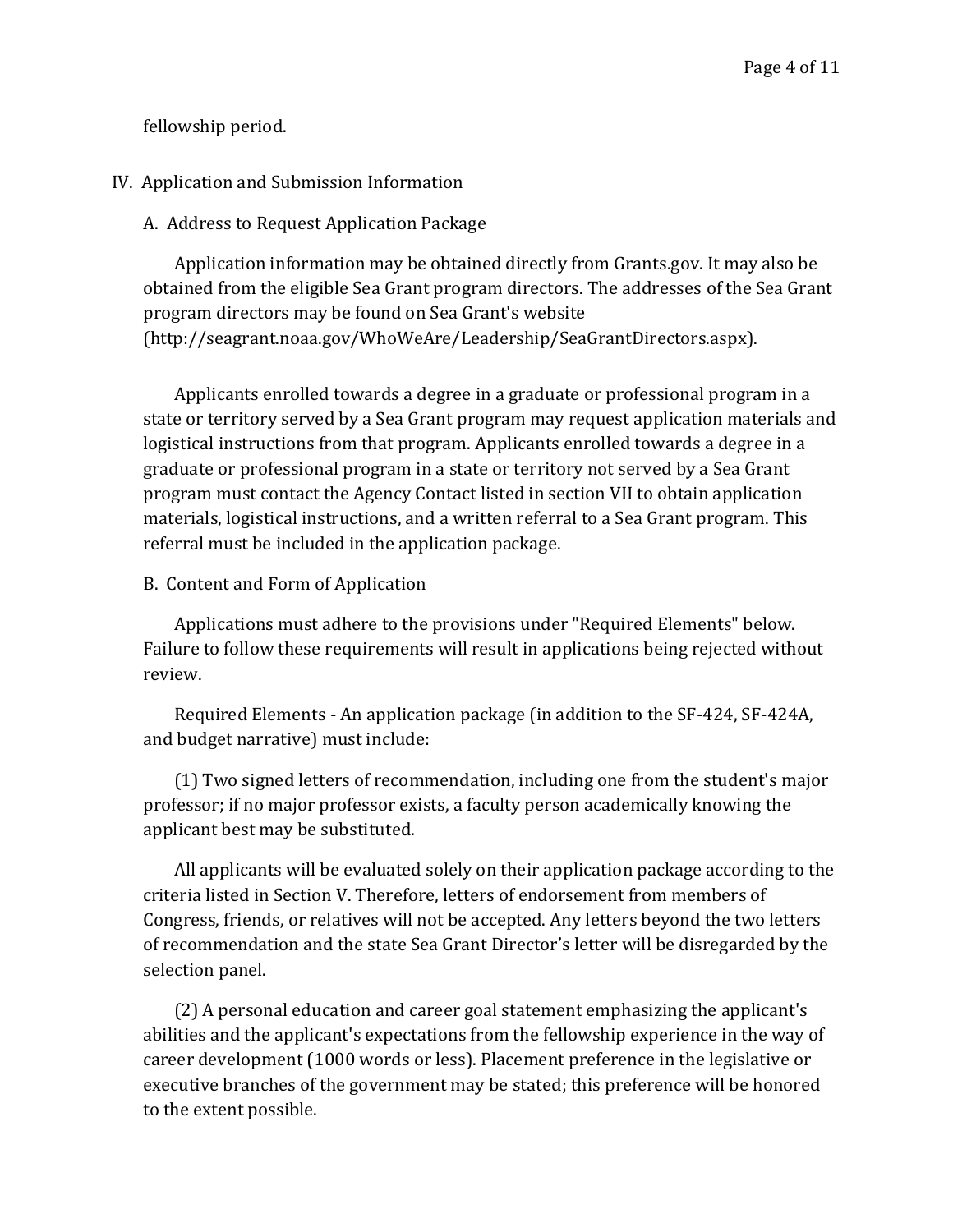(3) Personal and academic curriculum vitae (not to exceed two pages).

(4) Clear, scanned copy of all official undergraduate and graduate student transcripts.

(5) Listing of classes and/or plans for spring 2017, summer 2017 and fall 2017 (not to exceed one page).

(6) For applicants in a state or territory not served by an eligible Sea Grant program, but applying through an eligible Sea Grant program, a written statement from the Sea Grant Knauss Fellowship Program Manager referring the applicant to the most appropriate eligible Sea Grant program must be included as part of that applicant's application package to the Sea Grant program.

(7) This announcement is not seeking proposals that generate environmental data. Therefore, a Data Management Plan is not required as part of the Proposal.

Applicants are not required to provide answers to the NOAA NEPA Questionnaire in their applications.

## C. Unique Entity Identifier and System for Award Management (SAM)

To enable the use of a universal identifier and to enhance the quality of information available to the public as required by the Federal Funding Accountability and Transparency Act of 2006, to the extent applicable, any proposal awarded in response to this announcement will be required to use the System for Award Management (SAM), which may be accessed online at https://www.sam.gov/portal/public/SAM/. Applicants are also required to use the Dun and Bradstreet Universal Numbering System and will be subject to reporting requirements, as identified in OMB guidance published at 2 CFR Parts 25, 170 (2013), http://www.ecfr.gov/cgi-bin/textidx?SID=1ccffb4c1d4de03addd6a041113460f9&mc=true&node=se2.1.200\_1300&rgn= div8

#### D. Submission Dates and Times

Eligible applicants must submit application materials by 5:00 p.m. local time February 21, 2017 to a state Sea Grant program. Applicants enrolled towards a degree in a graduate or professional program in a state or territory served by a Sea Grant Program must submit to that program. Other applicants must submit their applications to the Sea Grant program to which they were referred to by the contact listed in section VII.

Selected applications from the sponsoring Sea Grant program are to be received and validated by Grants.gov by the deadline of 5:00 p.m. EDT on March 31, 2017. Other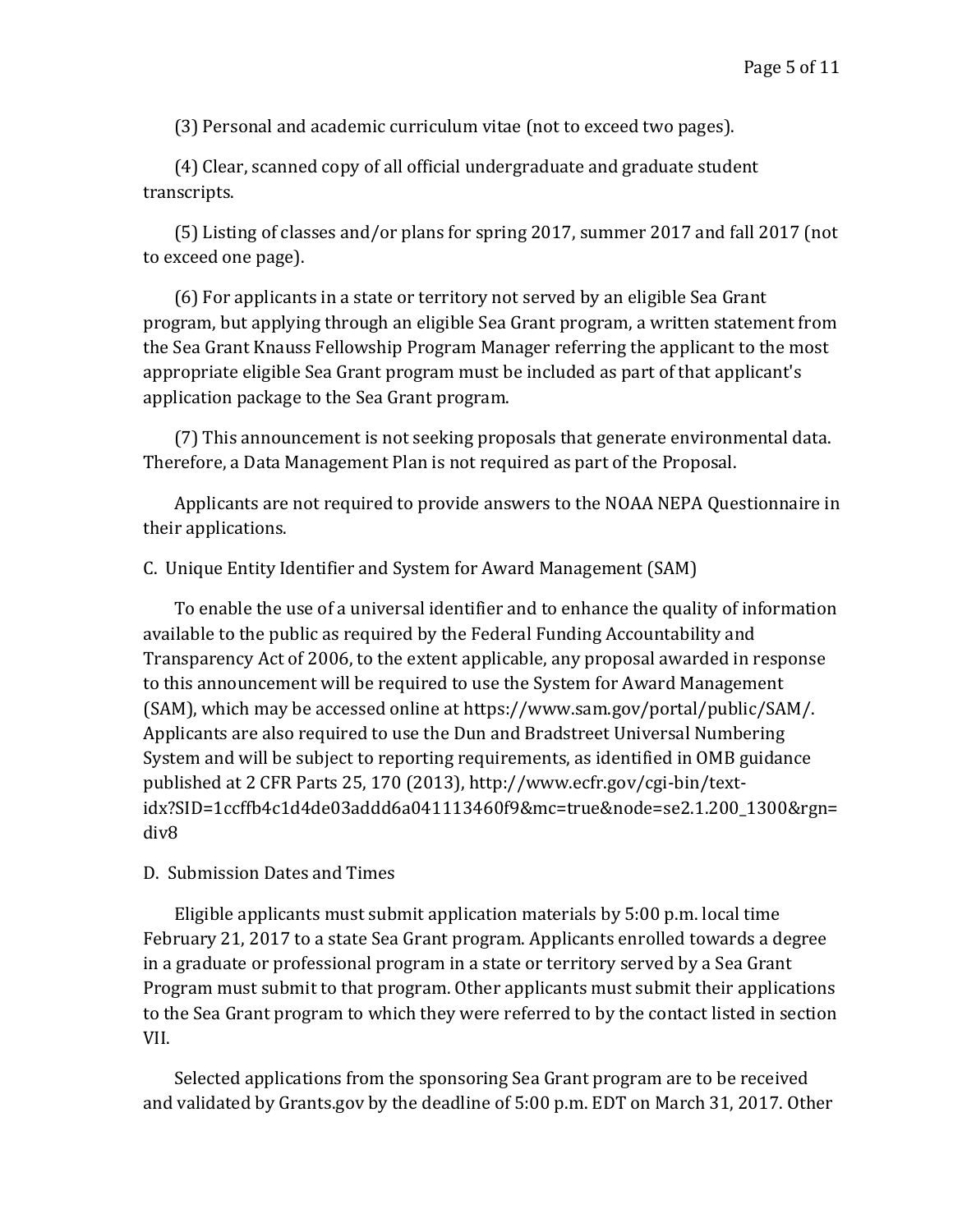than the required SF-424 and SF-424A forms, the budget narrative, and the Director's letter, the application submitted to the Sea Grant program by the applicant must be submitted to grants.gov unchanged.

Please note: Validation or rejection of your application by Grants.gov may take up to 2 business days after submission. Please consider this process in developing your submission time line. Applications received after the deadline will be rejected/returned to the sender without further consideration. No facsimile or electronic mail applications will be accepted. For eligible Sea Grant program applications submitted through Grants.gov, a date and time receipt indication is included and will be the basis of determining timeliness. Hard copy applications will only be accepted if a Sea Grant program can justify in writing that internet access is not available to them at the time of submission. Hard copy applications need to be received at the National Sea Grant Office no later than the deadline of 5:00 p.m. EDT on March 31, 2017. Hard copy applications received after the deadline will be rejected/returned to the sender without further consideration. Hard copy applications will be date and time stamped when they are received to establish timeliness.

#### E. Intergovernmental Review

Applications under this program are not subject to Executive Order 12372, Intergovernmental Review of Federal Programs.

#### F. Funding Restrictions

The Sea Grant program receives and administers the overall cooperative agreement of \$61,500 and optional additional fellowship-related travel, relocation and other funds on behalf of each fellow selected from their program. Of this amount, the eligible Sea Grant program provides \$47,500 to each fellow for salary/stipend for the first twelve months of the fellowship. Other allowable expenses are: fringe benefits, travel expenses for placement week, health insurance, and academic- and fellowship-related travel expense. Any funds remaining after salary and fringe are accounted for must first be used to support travel of the fellow to placement week, and then to the other allowable expenses indicated above. Indirect costs are not allowable from the federal funds either for the fellowships or for any costs associated with the fellowships, including the costs budgeted for placement week (see 15 CFR 917.11(e), "Guidelines for Sea Grant Fellowships").

Successful applicants may be awarded additional funds for fellowship-related travel, relocation, and other expenses without further competition.

#### G. Other Submission Requirements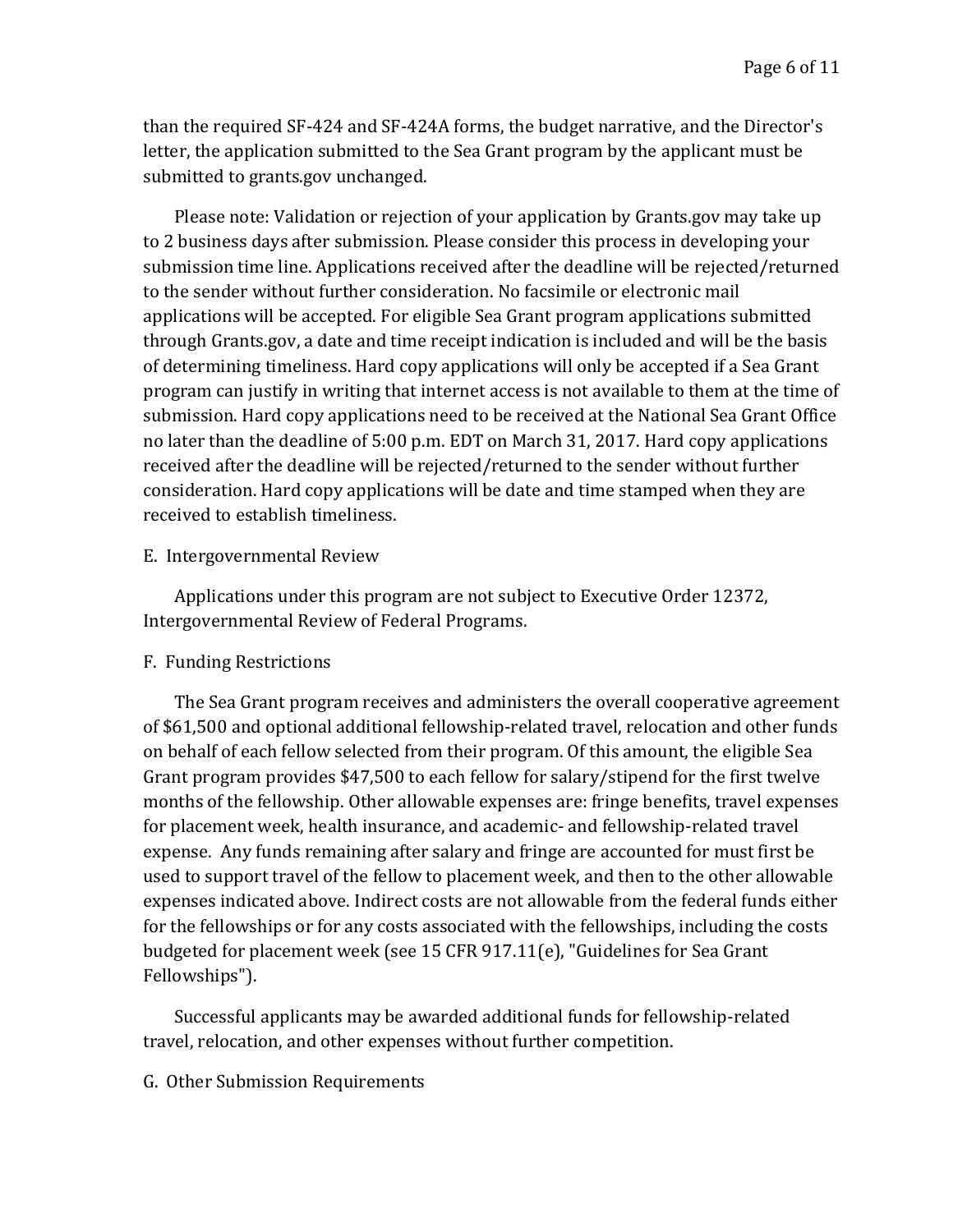Prior contact/arrangements made with possible host offices before the start of the placement week will be cause for immediate disqualification from the process.

## V. Application Review Information

### A. Evaluation Criteria

At the state or territory level review, the evaluation criteria and weighting of the criteria are as follows:

(1) Recommendations and/or endorsements of student (15 percent total): Endorsement/content of the letter from the applicant's major professor, and the second letter of recommendation.

(2) Academic record and statement of career goals and objectives of student (45 percent total): Quality of the applicant's personal education and career goal statement (30 percent); Strength of academic performance (15 percent).

(3) Additional relevant experience (40 percent total) related to: diversity of education, extra-curricular activities, honors and awards, and interpersonal, written, and oral communications skills. For the Sea Grant Knauss Fellowship Program, relevant experience would be in marine or aquatic-related fields.

At the national review, evaluation criteria are identical to that at the state or territory level, except that in criteria (1), the letter of endorsement from the sponsoring Sea Grant program director will also be considered.

## B. Review and Selection Process

At the state or territory level, a panel composed of three members, all from the eligible Sea Grant program, will individually discuss each application based on the evaluation criteria listed in section V.A. Following this discussion, an individual score will be provided by each panel member. Once all applications have been discussed and scored, an average score will be computed for each application. The top scoring applicants will then be submitted by the eligible Sea Grant program to the National Sea Grant College Program for the national review along with a signed letter of endorsement from the Sea Grant program director. Each eligible Sea Grant program may select and forward to the National Sea Grant College Program no more than six (6) applications based on the evaluation criteria. In addition, up to six (6) additional applications may be submitted from graduate students enrolled in universities within the District of Columbia by the eligible Sea Grant program handling those applications.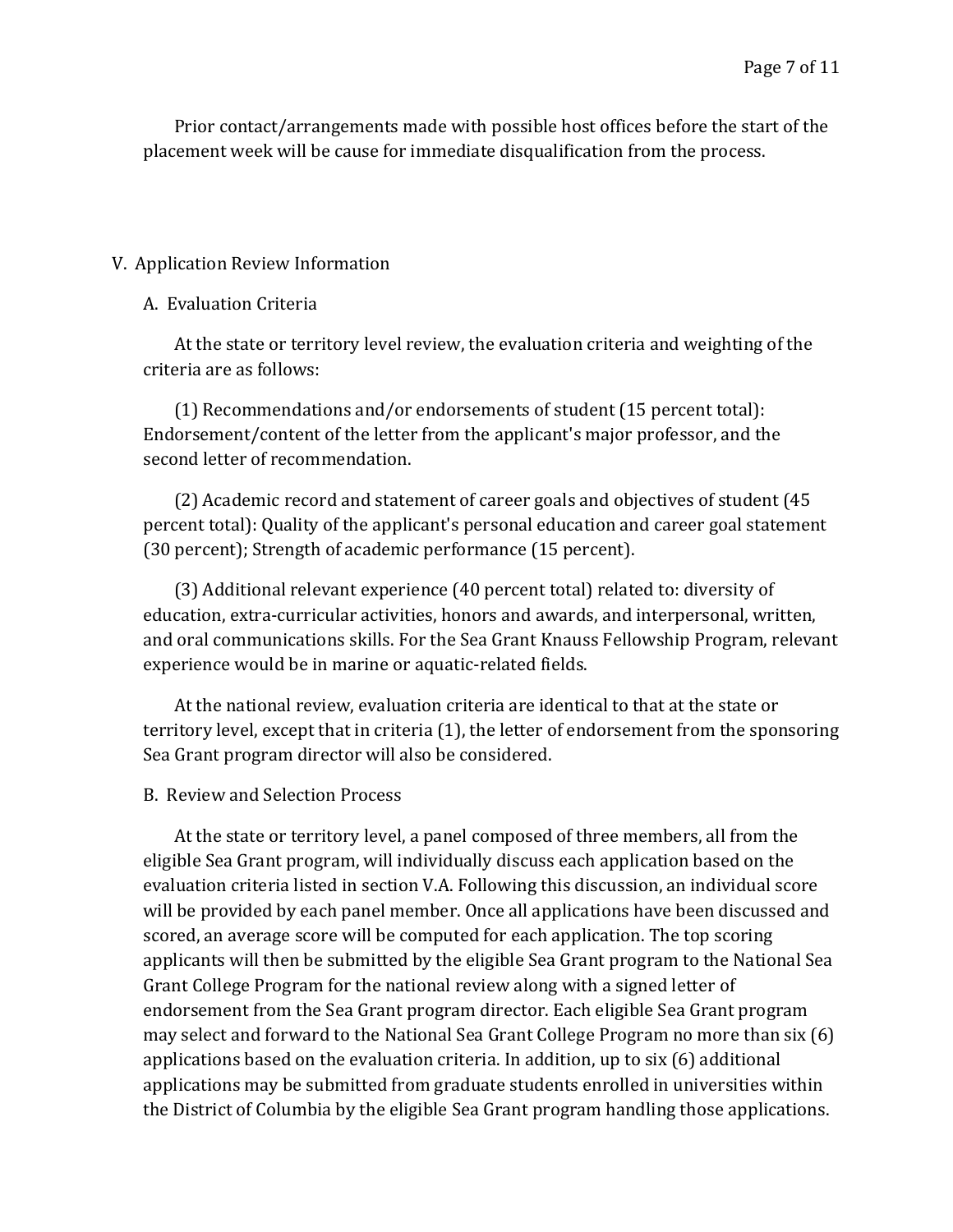For the national review, a review panel will be assembled to select the fellowship finalists. The panel will include representation from the Sea Grant Association, the National Sea Grant Advisory Board, and current or former fellows, if available. Each panel member is assigned applications to review before the panel meeting. During the panel meeting, panel members will discuss each application based on the evaluation criteria listed in section V.A., as well as the signed letter of endorsement from the sponsoring Sea Grant program director. Following this discussion, scores for each evaluation criteria will be provided by panel members. Awards will be made in rank order unless an application is justified to be selected out of rank based upon one or more of the selection factors described in the next section. The selected applicants will then be placed into either the legislative or executive group by the selecting official based upon the applicant's stated preference, the application materials submitted, and the individual comments of the panel members.

# C. Selection Factors

The Selecting Official will award in order of average rank unless the proposal is justified to be selected out of rank order based upon any of the following selection factors:

- 1. Availability of funds
- 2. Balance/Distribution of funds:
	- a. Geographically
	- b. By types of institutions
	- c. Across academic disciplines
- 3. Program-specific objectives
- 4. Degree in scientific area and type of degree sought

The Selecting Official makes final recommendations for award to the Grants Officer who is authorized to obligate the funds.

# D. Anticipated Announcement and Award Dates

The competitive selection process and subsequent notification to the eligible Sea Grant Programs will be completed by June 2, 2017. Funds are expected to be awarded by approximately February 1, 2018, the start date that should be used on the Application for Federal Assistance (Form 424) for successful applications.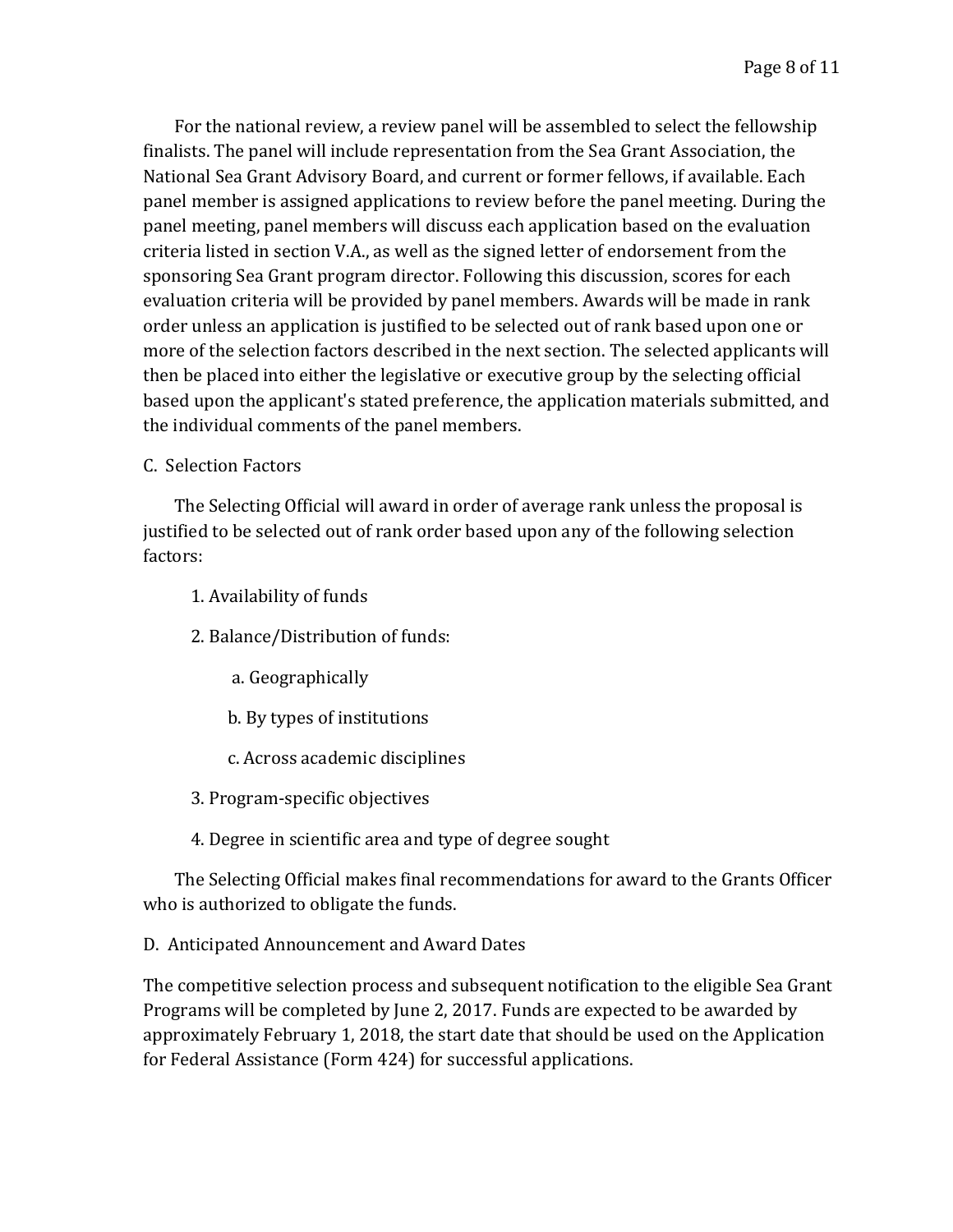### VI. Award Administration Information

#### A. Award Notices

Following review of the selection package by the Grants Office, the National Sea Grant Office will notify, via e-mail, successful and unsuccessful applicants by informing the eligible Sea Grant program through which the application was submitted. This email will contain a written summary of the review panel comments. The eligible Sea Grant program will, in turn, formally notify each successful and unsuccessful applicant and forward the summary comments provided by the National Sea Grant Office. The applications that are not ultimately selected for funding will be destroyed one year after submission date.

## B. Administrative and National Policy Requirements

Department of Commerce Pre-Award Notification Requirements: The Department of Commerce Pre-Award Notification Requirements for Grants and Cooperative Agreements contained in the Federal Register notice of December 30, 2014 (79 FR 78390) are applicable to this solicitation and may be accessed online at http://www.gpo.gov/fdsys/pkg/FR-2014-12-30/pdf/2014-30297.pdf.

The National Environmental Policy Act: As defined in Sections 5.05 and Administrative or Programmatic Functions of NAO 216-6, 6.03.c.3, this is a fellowship project for which there are no cumulative effects. Thus, it has been categorically excluded from the need to prepare an Environmental Assessment.

Limitation of Liability: Funding for programs listed in this notice is contingent upon the availability of continuing Congressional appropriations. Applicants are hereby given notice that funds have not yet been appropriated for the programs listed in this notice. In no event will NOAA or the Department of Commerce be responsible for proposal preparation costs. Publication of this announcement does not oblige NOAA to award any specific project or to obligate any available funds.

Unpaid or Delinquent Tax Liability: In accordance with Section 523 of Division B and Sections 744 and 745 of Division E of the Consolidated and Further Continuing Appropriations Act, 2015 (Pub. L. 113-235) or a future public law, an authorized representative of the selected applicant(s) will be required to provide certain preaward representations regarding federal felony and federal criminal tax convictions, unpaid federal tax assessments, and delinquent federal tax returns. The form must be completed and submitted with grant applications for: (a) all for-profit and non-profit organization applicants (Part I, and if required, Part II); and (b) all non-Federal entity applicants anticipating receipt of \$5 million or more in the current Federal Fiscal Year appropriated funding (Part II only). The form can be found at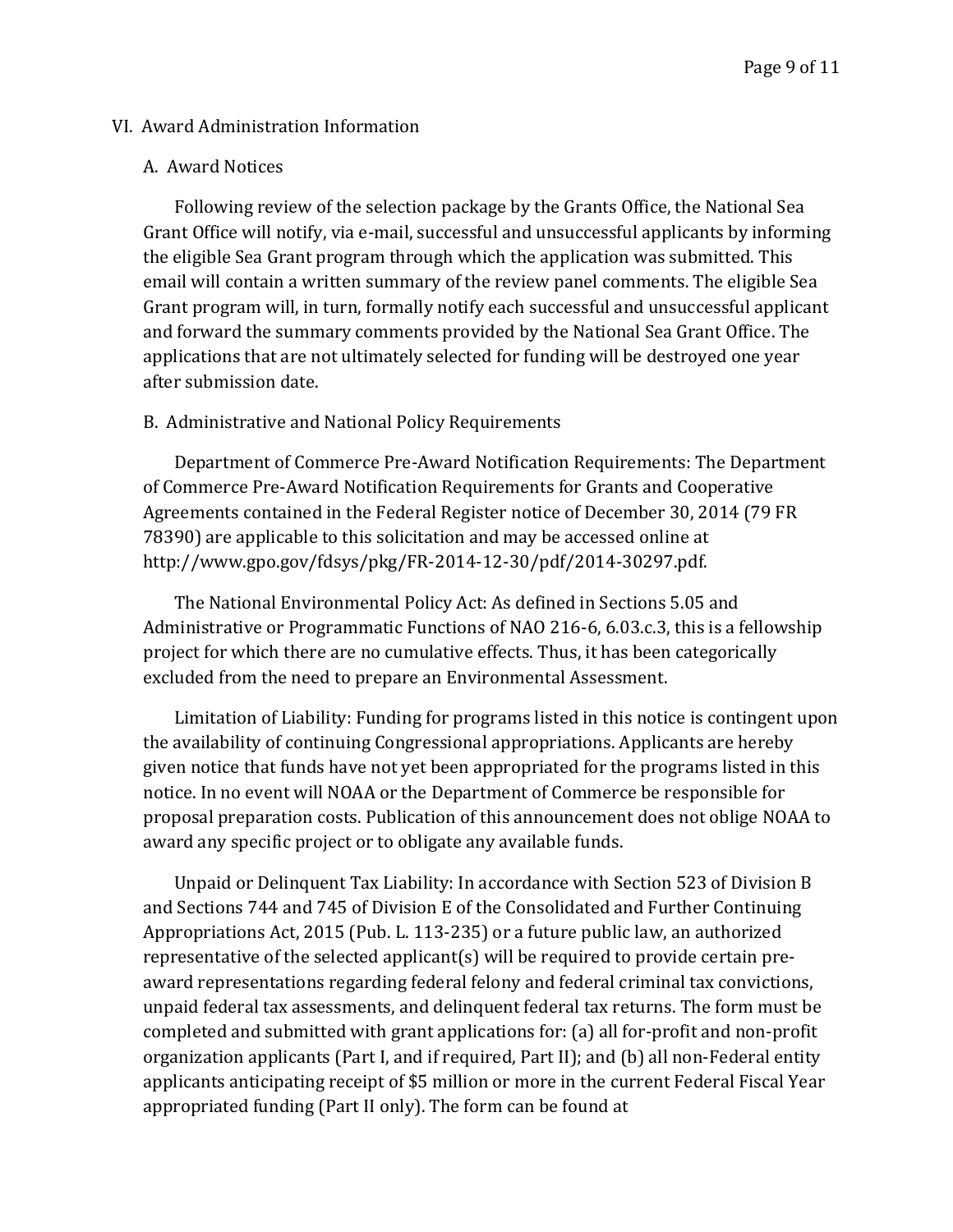# http://www.ago.noaa.gov/grants/forms.html.

Review of Risk: After applications are proposed for funding by the selecting official, the Grants office performs administration reviews. These may include financial stability of an applicant, quality of the applicant's management systems, history of performance, and the applicant's ability to effectively implement statutory, regulatory, or other requirements imposed on non-Federal entities. Special conditions that address any risks determined to exist may be applied. Applicants may submit comments to the Federal Awardee Performance and Integrity Information System (FAPIIS) about any information included in the system about their organization for consideration by the awarding agency.

Freedom of Information Act: In the event that an application contains information or data that you do not want disclosed prior to award for purposes other than the evaluation of the application, you should mark each page containing such information or data with the words "Privileged, Confidential, Commercial, or Financial Information - Limited Use" at the top of the page to assist NOAA in making disclosure determinations. DOC regulations implementing the Freedom of Information Act (FOIA) are found at 5 U.S.C 552, which sets forth rules for DOC to make requested materials, information, and records publicly available under FOIA. The contents of funded applications may be subject to requests for release under the FOIA. Based on the information provided by you, the confidentiality of the content of funded applications will be maintained to the maximum extent permitted by law.

## C. Reporting

Financial reports are to be submitted to the NOAA Grants Office and performance reports (summary of accomplishments and activities) are to be submitted to the Sea Grant Knauss Fellowship Program Manager. Financial reports are semi-annual and performance reports are annual. Reports may be required to be submitted either electronically or in hard copy.

The Federal Funding Accountability and Transparency Act of 2006 includes a requirement for awardees of applicable Federal grants to report information about first-tier sub-awards and executive compensation under Federal assistance awards issued in FY 2011 or later. All awardees of applicable grants and cooperative agreements are required to report to the Federal Sub-award Reporting System (FSRS) available at www.FSRS.gov on all sub-awards over \$25,000.

#### VII. Agency Contacts